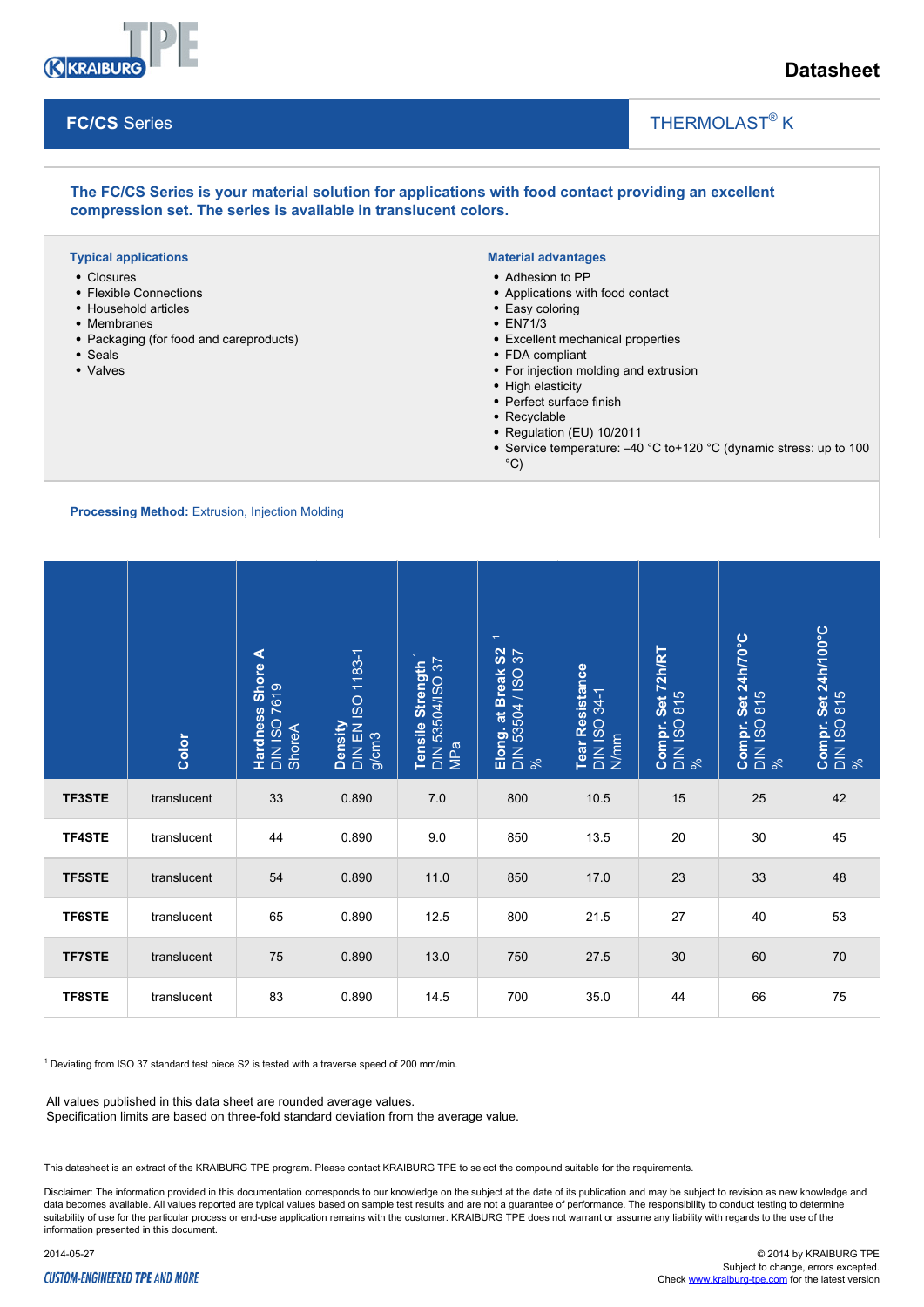

## **FC/CS** Series

THERMOLAST<sup>®</sup> K

 $\overline{\phantom{a}}$ 

| <b>Processing Guideline Extrusion</b>         |                                                                                                                                                                                |  |  |  |  |  |
|-----------------------------------------------|--------------------------------------------------------------------------------------------------------------------------------------------------------------------------------|--|--|--|--|--|
| Cylinder temperature                          | 140 - 150 - 160 °C; max. 210° C (285 - 300 - 320 °F; max. 410 °F).                                                                                                             |  |  |  |  |  |
| Pre drying                                    | Pre drying of the material is not necessary; if surface moisture forms as a result of changes in<br>temperature, the material should be dried for 2 - 4 hours at 60°C (140°F). |  |  |  |  |  |
| Screw geometry                                | Standard three-zone screw (e.g. polyolefin screw). The screw must be able to provide sufficient<br>shearing.                                                                   |  |  |  |  |  |
| L/D ratio                                     | At least 25                                                                                                                                                                    |  |  |  |  |  |
| Compression ratio                             | At least 3.5: 1                                                                                                                                                                |  |  |  |  |  |
| Screens / breaker plate                       | A breaker plate and a screen pack are recommended in the extruder configuration in order to increase<br>pressure. In minimum two screen packs of 100 mesh are recommended.     |  |  |  |  |  |
| Die land                                      | $3 - 5$ mm (0,12 - 0,16 in.)                                                                                                                                                   |  |  |  |  |  |
| <b>Extruder Head</b>                          | Ca. 180 °C (355 °F)                                                                                                                                                            |  |  |  |  |  |
| Die temperature                               | Ca. 150 - 180 °C (302 - 356 °F)                                                                                                                                                |  |  |  |  |  |
| Calibration                                   | Generally not necessary; support elements may be required when extruding THERMOLAST®<br>compounds with high hardness or when coextruding with standard thermoplastics.         |  |  |  |  |  |
| <b>Processing Guideline Injection Molding</b> |                                                                                                                                                                                |  |  |  |  |  |
| Cylinder temperature                          | 240 - 210 - 180 °C max. 250 °C (464 - 410 - 356 °F, max. 482 °F)                                                                                                               |  |  |  |  |  |
| Hotrunner                                     | Hot runner temperatures: 200 -250 °C (390 - 480 °F). The runner should be empty after a maximum of<br>$2 - 3$ shots.                                                           |  |  |  |  |  |
| Injection pressure                            | 200 - 1000 bar (2900 - 14504 psi) (depending on the size and weight of the part).                                                                                              |  |  |  |  |  |
| Injection rate                                | In general, the fill time should not be more than 1-2 seconds.                                                                                                                 |  |  |  |  |  |

This datasheet is an extract of the KRAIBURG TPE program. Please contact KRAIBURG TPE to select the compound suitable for the requirements.

Disclaimer: The information provided in this documentation corresponds to our knowledge on the subject at the date of its publication and may be subject to revision as new knowledge and<br>data becomes available. All values r